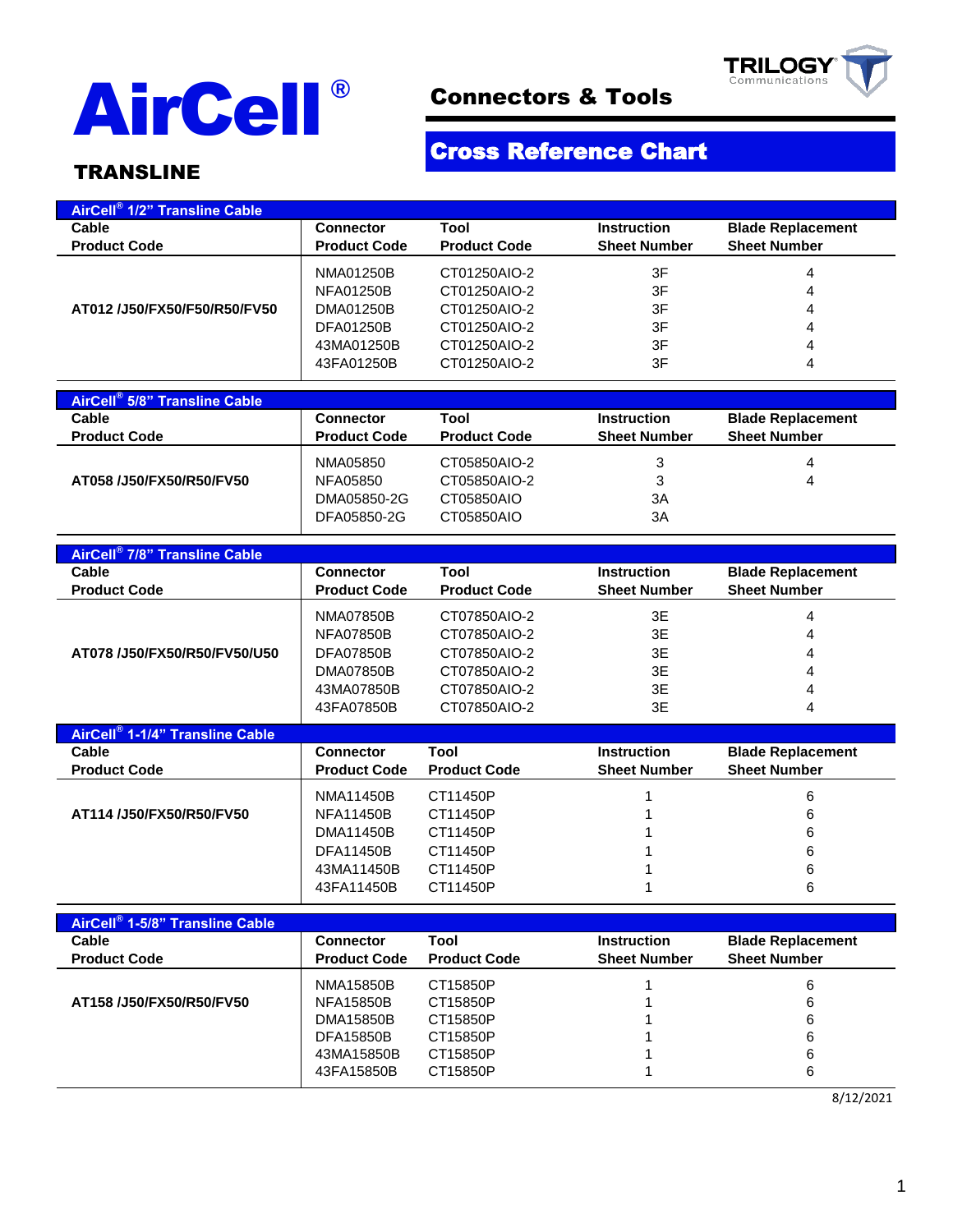



## Connectors and Tools

# Cross Reference Chart

### IN-CONDUIT

| AirCell <sup>®</sup> 1/2" In-Conduit Cable |                     |                     |                     |                          |  |  |  |
|--------------------------------------------|---------------------|---------------------|---------------------|--------------------------|--|--|--|
| Cable                                      | <b>Connector</b>    | Tool                | <b>Instruction</b>  | <b>Blade Replacement</b> |  |  |  |
| <b>Product Code</b>                        | <b>Product Code</b> | <b>Product Code</b> | <b>Sheet Number</b> | <b>Sheet Number</b>      |  |  |  |
|                                            | NMP01250            | PCT012-2 / PST012   | 2/2A                | 4/5                      |  |  |  |
|                                            | NFP01250            | PCT012-2 / PST012   | 2/2A                | 4/5                      |  |  |  |
|                                            | NMPR01250           | PCT012-2 / PST012   | 2/2A                | 4/5                      |  |  |  |
|                                            | DMP01250            | PCT012-2 / PST012   | 2/2A                | 4/5                      |  |  |  |
| AC012 /J50/R50                             | DFP01250            | PCT012-2 / PST012   | 2/2A                | 4/5                      |  |  |  |
| ACC012 /J50/R50                            | DMPR01250           | PCT012-2 / PST012   | 2/2A                | 4/5                      |  |  |  |
|                                            | 43MP01250           | PCT012-2 / PST012   | 2/2A                | 4/5                      |  |  |  |
|                                            | 43FP01250           | PCT012-2 / PST012   | 2/2A                | 4/5                      |  |  |  |
|                                            | NMP01250-PIM        | PPT012-PIM / PPT-FT | 2D                  | 7                        |  |  |  |
|                                            | NFP01250-PIM        | PPT012-PIM / PPT-FT | 2D                  | 7                        |  |  |  |
|                                            | NMPR01250-PIM       | PPT012-PIM / PPT-FT | 2D                  |                          |  |  |  |
|                                            | DMP01250-PIM        | PPT012-PIM / PPT-FT | 2D                  |                          |  |  |  |
|                                            | DFP01250-PIM        | PPT012-PIM / PPT-FT | 2D                  |                          |  |  |  |
|                                            | DMPR01250-PIM       | PPT012-PIM / PPT-FT | 2D                  |                          |  |  |  |
|                                            | 43MP01250-PIM       | PPT012-PIM / PPT-FT | 2D                  |                          |  |  |  |
|                                            | 43FP01250-PIM       | PPT012-PIM / PPT-FT | 2D                  |                          |  |  |  |
|                                            | 43MPR01250-PIM      | PPT012-PIM / PPT-FT | 2D                  |                          |  |  |  |

### ULTRA FLEXIBLE

| AirCell <sup>®</sup> 1/4" Flexible Cable |                     |                     |                     |                          |
|------------------------------------------|---------------------|---------------------|---------------------|--------------------------|
| Cable                                    | <b>Connector</b>    | Tool                | <b>Instruction</b>  | <b>Blade Replacement</b> |
| <b>Product Code</b>                      | <b>Product Code</b> | <b>Product Code</b> | <b>Sheet Number</b> | <b>Sheet Number</b>      |
|                                          | NMA01450            | <b>PST014</b>       | 2H                  |                          |
|                                          | NMRA01450           | <b>PST014</b>       | 2H                  |                          |
| <b>ACC014J50</b>                         | DMA01450            | <b>PST014</b>       | 2H                  |                          |
|                                          | <b>BNA01450</b>     | <b>PST014</b>       | 2H                  |                          |
|                                          | MUA01450            | <b>PST014</b>       | 2H                  |                          |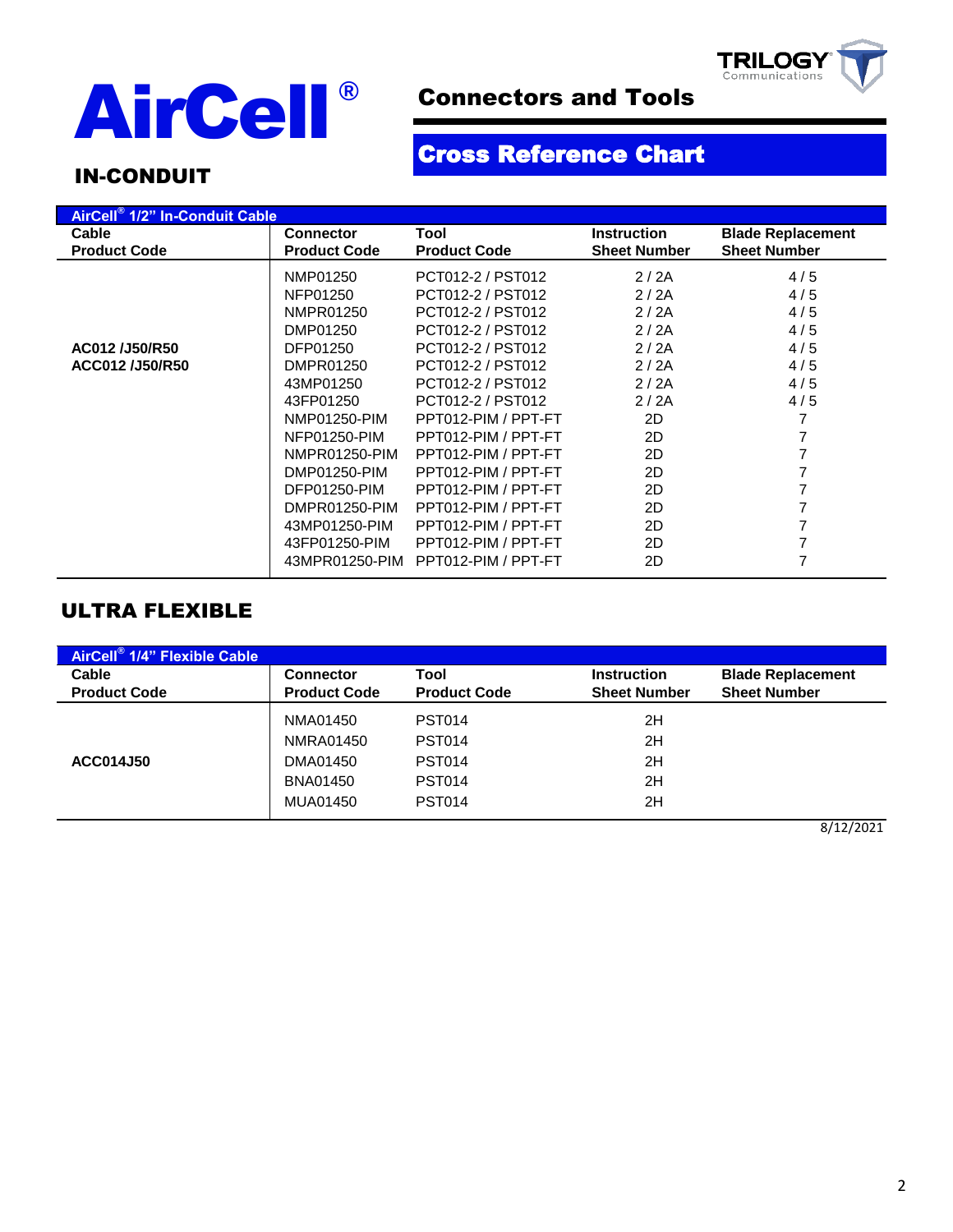

## Connectors & Tools

# Cross Reference Chart

### RADIATING

**AirCell® 1/2" Radiating Cable**

| <b>Cable</b>                                | <b>Connector</b>    | Tool                | <b>Instruction</b>  | <b>Blade Replacement</b> |
|---------------------------------------------|---------------------|---------------------|---------------------|--------------------------|
| <b>Product Code</b>                         | <b>Product Code</b> | <b>Product Code</b> | <b>Sheet Number</b> | <b>Sheet Number</b>      |
|                                             | <b>NMA01250B</b>    | CT01250AIO-2        | 3F                  | 4                        |
|                                             | <b>NFA01250B</b>    | CT01250AIO-2        | 3F                  | 4                        |
| AR012 /J50/FX50/F50/R50                     | DMA01250B           | CT01250AIO-2        | 3F                  | 4                        |
|                                             | DFA01250B           | CT01250AIO-2        | 3F                  | 4                        |
|                                             |                     |                     |                     |                          |
|                                             | 43MA01250B          | CT01250AIO-2        | 3F                  | 4                        |
|                                             | 43FA01250B          | CT01250AIO-2        | 3F                  | 4                        |
| AirCell® 5/8" Radiating Cable               |                     |                     |                     |                          |
| Cable                                       | <b>Connector</b>    | Tool                | <b>Instruction</b>  | <b>Blade Replacement</b> |
| <b>Product Code</b>                         | <b>Product Code</b> | <b>Product Code</b> | <b>Sheet Number</b> | <b>Sheet Number</b>      |
|                                             | NMA05850            | CT05850AIO-2        | 3                   | $\overline{4}$           |
| AR058 /J50/FX50/R50                         | NFA05850            | CT05850AIO-2        | 3                   | 4                        |
|                                             | DMA05850-2G         | CT05850AIO          | 3A                  |                          |
|                                             | DFA05850-2G         | CT05850AIO          | 3A                  |                          |
|                                             |                     |                     |                     |                          |
| AirCell® 7/8" Radiating Cable               |                     |                     |                     |                          |
| Cable                                       | <b>Connector</b>    | Tool                | <b>Instruction</b>  | <b>Blade Replacement</b> |
| <b>Product Code</b>                         | <b>Product Code</b> | <b>Product Code</b> | <b>Sheet Number</b> | <b>Sheet Number</b>      |
|                                             |                     |                     |                     |                          |
|                                             | <b>NMA07850B</b>    | CT07850AIO-2        | 3E                  | 4                        |
|                                             | <b>NFA07850B</b>    | CT07850AIO-2        | 3E                  | 4                        |
| AR078 /J50/FX50/R50/FV50                    | <b>DFA07850B</b>    | CT07850AIO-2        | 3E                  | 4                        |
|                                             | <b>DMA07850B</b>    | CT07850AIO-2        | 3E                  | 4                        |
|                                             | 43MA07850B          | CT07850AIO-2        | 3E                  | 4                        |
|                                             | 43FA07850B          | CT07850AIO-2        | 3E                  | 4                        |
| AirCell® 1-1/4" Radiating Cable             |                     |                     |                     |                          |
| Cable                                       | <b>Connector</b>    | Tool                | <b>Instruction</b>  | <b>Blade Replacement</b> |
| <b>Product Code</b>                         | <b>Product Code</b> | <b>Product Code</b> | <b>Sheet Number</b> | <b>Sheet Number</b>      |
|                                             | <b>NMA11450B</b>    | CT11450P            | 1                   | 6                        |
| AR114 /J50/FX50/R50/FV50                    | <b>NFA11450B</b>    | CT11450P            | 1                   | 6                        |
|                                             | DMA11450B           | CT11450P            | 1                   | 6                        |
|                                             | <b>DFA11450B</b>    | CT11450P            | 1                   | 6                        |
|                                             | 43MA11450B          | CT11450P            | 1                   | 6                        |
|                                             | 43FA11450B          | CT11450P            | 1                   | 6                        |
|                                             |                     |                     |                     |                          |
| AirCell <sup>®</sup> 1-5/8" Radiating Cable |                     |                     |                     |                          |
| Cable                                       | <b>Connector</b>    | Tool                | <b>Instruction</b>  | <b>Blade Replacement</b> |
| <b>Product Code</b>                         | <b>Product Code</b> | <b>Product Code</b> | <b>Sheet Number</b> | <b>Sheet Number</b>      |
|                                             | <b>NMA15850B</b>    | CT15850P            |                     | 6                        |
| AR158 /J50/FX50/R50/FV50                    | <b>NFA15850B</b>    | CT15850P            |                     | $\,6$                    |
|                                             | DMA15850B           | CT15850P            |                     | 6                        |
|                                             | DFA15850B           | CT15850P            |                     | 6                        |
|                                             | 43MA15850B          | CT15850P            |                     | 6                        |
|                                             | 43FA15850B          | CT15850P            |                     | 6                        |
|                                             |                     |                     |                     |                          |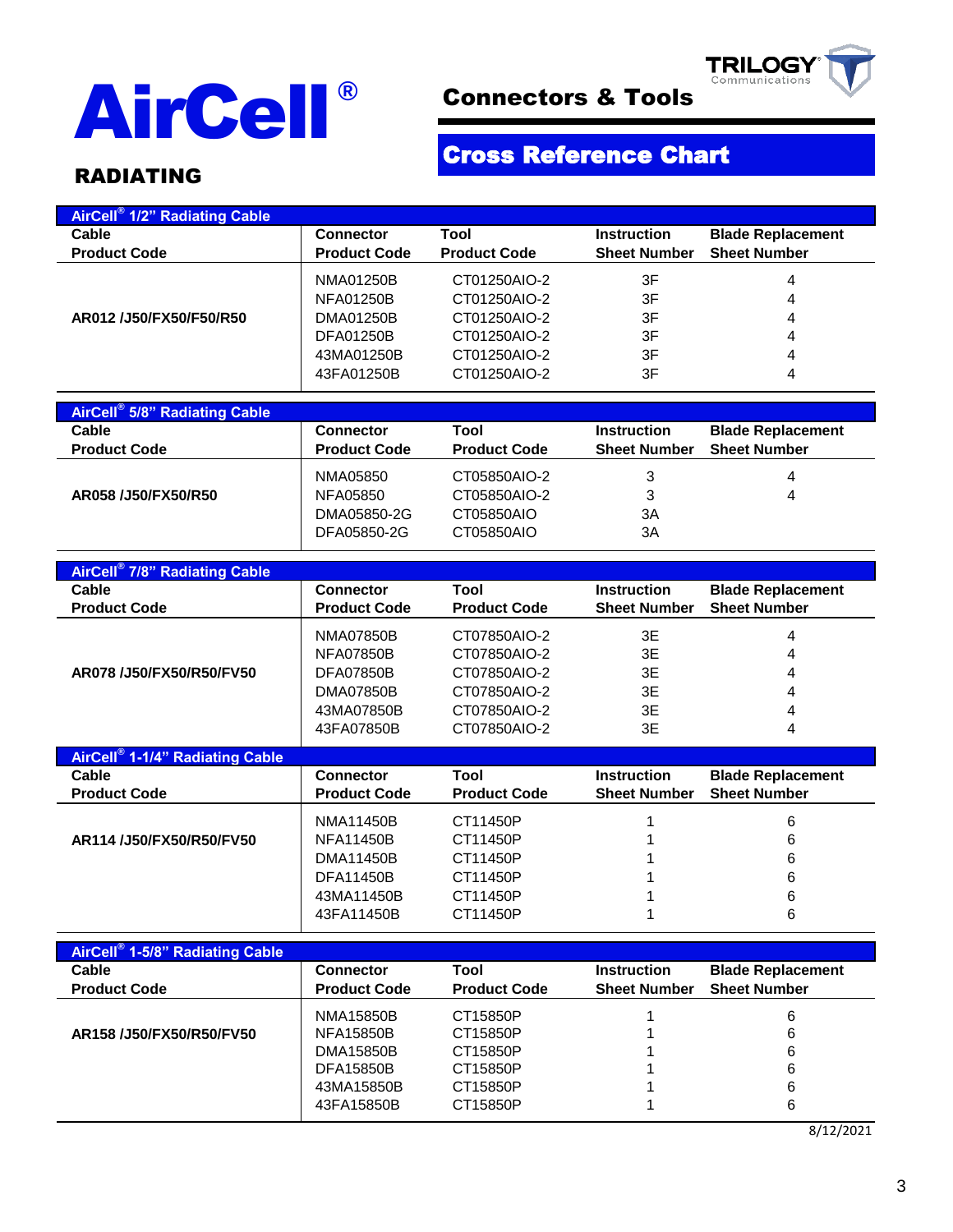

## Connectors & Tools

# Cross Reference Chart

#### PLENUM

| AirCell <sup>®</sup> 1/2" Plenum Cable |                     |                     |                     |                          |
|----------------------------------------|---------------------|---------------------|---------------------|--------------------------|
| Cable                                  | <b>Connector</b>    | Tool                | <b>Instruction</b>  | <b>Blade Replacement</b> |
| <b>Product Code</b>                    | <b>Product Code</b> | <b>Product Code</b> | <b>Sheet Number</b> | <b>Sheet Number</b>      |
|                                        | NMP01250            | PCT012-2 / PST012   | 2/2A                | 4/5                      |
|                                        | NFP01250            | PCT012-2 / PST012   | 2/2A                | 4/5                      |
|                                        | NMPR01250           | PCT012-2 / PST012   | 2/2A                | 4/5                      |
| AP6012/J50                             | DMP01250            | PCT012-2 / PST012   | 2/2A                | 4/5                      |
| APC012/J50                             | DFP01250            | PCT012-2 / PST012   | 2/2A                | 4/5                      |
|                                        | DMPR01250           | PCT012-2 / PST012   | 2/2A                | 4/5                      |
|                                        | 43MP01250           | PCT012-2 / PST012   | 2/2A                | 4/5                      |
|                                        | 43FP01250           | PCT012-2 / PST012   | 2/2A                | 4/5                      |
|                                        | NMP01250-PIM        | PPT012-PIM / PPT-FT | 2D                  |                          |
|                                        | NFP01250-PIM        | PPT012-PIM / PPT-FT | 2D                  |                          |
|                                        | NMPR01250-PIM       | PPT012-PIM / PPT-FT | 2D                  |                          |
|                                        | DMP01250-PIM        | PPT012-PIM / PPT-FT | 2D                  |                          |
|                                        | DFP01250-PIM        | PPT012-PIM / PPT-FT | 2D                  |                          |
|                                        | DMPR01250-PIM       | PPT012-PIM / PPT-FT | 2D                  |                          |
|                                        | 43MP01250-PIM       | PPT012-PIM / PPT-FT | 2D                  |                          |
|                                        | 43FP01250-PIM       | PPT012-PIM / PPT-FT | 2D                  | 7                        |
|                                        | 43MPR01250-PIM      | PPT012-PIM / PPT-FT | 2D                  |                          |

| AirCell <sup>®</sup> 1/2" Plenum Radiating Cable |                     |                     |                     |                          |  |  |
|--------------------------------------------------|---------------------|---------------------|---------------------|--------------------------|--|--|
| Cable                                            | <b>Connector</b>    | Tool                | <b>Instruction</b>  | <b>Blade Replacement</b> |  |  |
| <b>Product Code</b>                              | <b>Product Code</b> | <b>Product Code</b> | <b>Sheet Number</b> | <b>Sheet Number</b>      |  |  |
|                                                  | NMP01250            | <b>PST012</b>       | 2A                  |                          |  |  |
|                                                  | NFP01250            | <b>PST012</b>       | 2A                  |                          |  |  |
| AQ012 /J50                                       | NMPR01250           | <b>PST012</b>       | 2A                  |                          |  |  |
| AQC012 / J50                                     | DMP01250            | <b>PST012</b>       | 2A                  |                          |  |  |
|                                                  | DFP01250            | PST012              | 2A                  |                          |  |  |
|                                                  | DMPR01250           | <b>PST012</b>       | 2A                  |                          |  |  |
|                                                  | 43MP01250           | <b>PST012</b>       | 2A                  |                          |  |  |
|                                                  | 43FP01250           | PST012              | 2A                  |                          |  |  |

| AirCell <sup>®</sup> 1/2" Conduit Cable |                     |                     |                     |                          |  |  |
|-----------------------------------------|---------------------|---------------------|---------------------|--------------------------|--|--|
| Cable                                   | <b>Connector</b>    | Tool                | <b>Instruction</b>  | <b>Blade Replacement</b> |  |  |
| <b>Product Code</b>                     | <b>Product Code</b> | <b>Product Code</b> | <b>Sheet Number</b> | <b>Sheet Number</b>      |  |  |
|                                         | NMP01250            | PCT012-2 / PST012   | 2/2A                | 4/5                      |  |  |
|                                         | NFP01250            | PCT012-2 / PST012   | 2/2A                | 4/5                      |  |  |
|                                         | NMPR01250           | PCT012-2 / PST012   | 2/2A                | 4/5                      |  |  |
|                                         | DMP01250            | PCT012-2 / PST012   | 2/2A                | 4/5                      |  |  |
| AP012U50                                | DFP01250            | PCT012-2 / PST012   | 2/2A                | 4/5                      |  |  |
|                                         | DMPR01250           | PCT012-2 / PST012   | 2/2A                | 4/5                      |  |  |
|                                         | 43MP01250           | PCT012-2 / PST012   | 2/2A                | 4/5                      |  |  |
|                                         | 43FP01250           | PCT012-2 / PST012   | 2/2A                | 4/5                      |  |  |
|                                         | NMP01250-PIM        | PPT012-PIM / PPT-FT | 2D                  | 7                        |  |  |
|                                         | NFP01250-PIM        | PPT012-PIM / PPT-FT | 2D                  | 7                        |  |  |
|                                         | NMPR01250-PIM       | PPT012-PIM / PPT-FT | 2D                  |                          |  |  |
|                                         | DMP01250-PIM        | PPT012-PIM / PPT-FT | 2D                  |                          |  |  |
|                                         | DFP01250-PIM        | PPT012-PIM / PPT-FT | 2D                  |                          |  |  |
|                                         | DMPR01250-PIM       | PPT012-PIM / PPT-FT | 2D                  |                          |  |  |
|                                         | 43MP01250-PIM       | PPT012-PIM / PPT-FT | 2D                  |                          |  |  |
|                                         | 43FP01250-PIM       | PPT012-PIM / PPT-FT | 2D                  |                          |  |  |
|                                         | 43MPR01250-PIM      | PPT012-PIM / PPT-FT | 2D                  |                          |  |  |